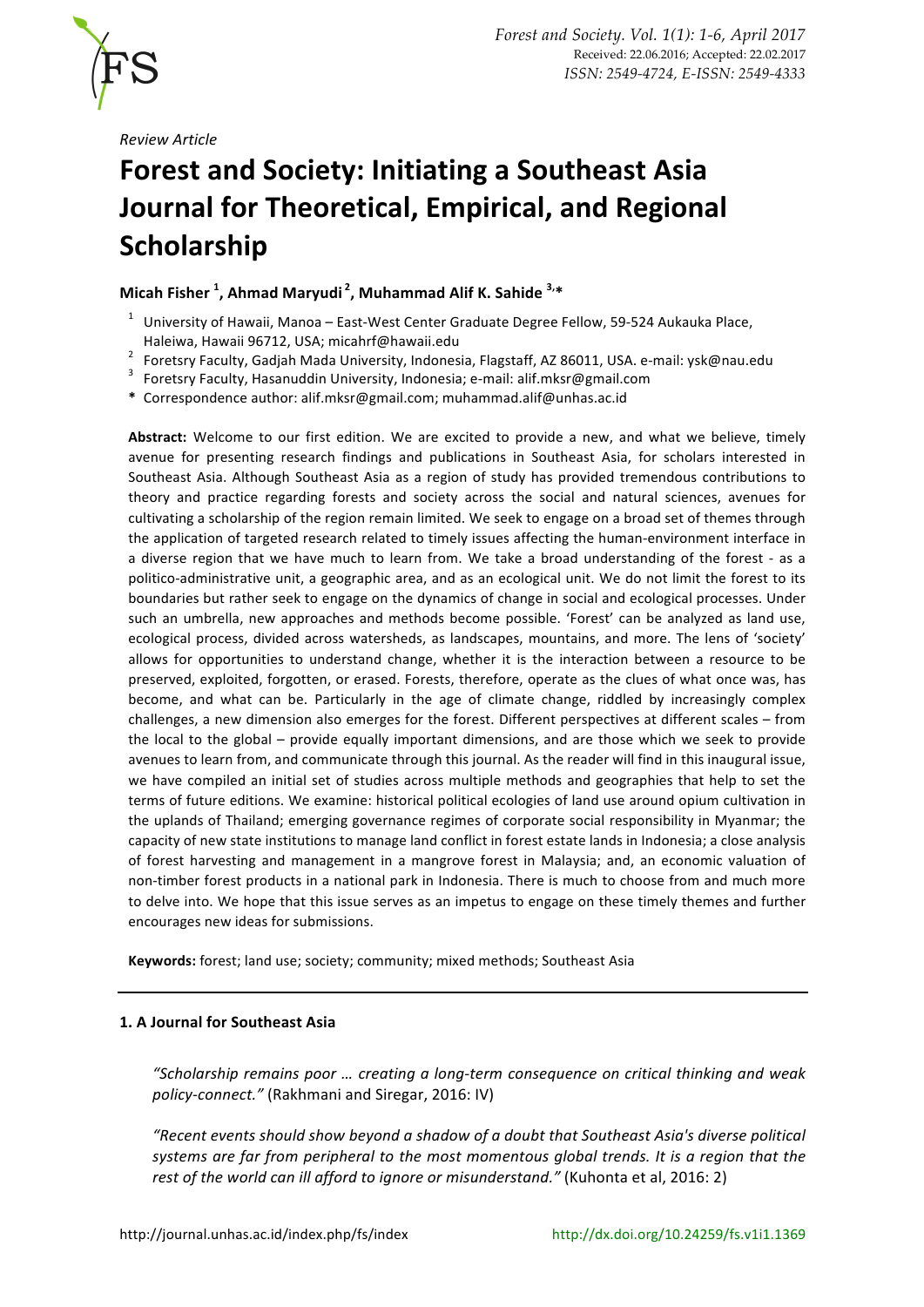Since 1990, licensing regimes have intensified; environmentalism has become ambient; volatile *crops* have expanded the agricultural frontier; post-agrarian land uses and livelihoods have *changed the face of the countryside; intimate relations among villagers have fractured and* realigned; and groups have mobilized to counter the powers deployed to exclude them, and to *implement exclusions of their own... our goal [should be] to explore how these processes unfold, and the dilemmas they present for differently situated actors"* (Hall et al., 2011: 192)

In this viewpoint article, we describe the scientific journal challenges in Southeast Asia and situate the inaugural efforts to launch the journal *Forest and Society*, an international journal for the Southeast Asia region. Although the first quote above cites a study specific to the challenges of higher education in Indonesia, in a lot of ways it is applicable across Southeast Asia. On the one hand, some of the more notable works about Southeast Asia have been framed from outside perspectives. Indeed, the creation of Southeast Asia in and of itself as a region are steeped in the geopolitical history of the Cold War and Vietnam (CITE). This journal seeks to bring the study of people and the environment closer to local perspectives and to highlight scholarly efforts across the region.

In another way, as Kuhonta et al. (2008: 2) argue, Southeast Asia has not fulfilled its potential in connecting with global currents. They argue that "Southeast Asianists have indeed accumulated theoretical as well as empirical knowledge but that these general, portable insights are often easily missed when scholars refrain from framing their arguments in theoretically self-conscious terms, or from discussing the potential comparative implications of their arguments". In various ways however, opportunities for entry are limited for scholars across Southeast Asia, due to the lack of forums for cultivating and sharing research efforts in and of the region. In this way, we wish to build one conduit  $-$  in the broad fields related to people and the environment  $-$  for sharing Southeast Asia scholarship to engage in contemporary research and policy.

We also place a heavy emphasis on developing the capacity to improve research approaches and communicate their message, which we will detail below as parallel initiatives coordinated within journal publications. Therefore, this viewpoint discusses the issues, the framing, and the capacity necessary to invigorate a Southeast Asia research community on *Forest and Society*, building on the richness of potential study areas from the region, and for the world. In the next section, we explore the possibilities

#### 2. Introducing multiple approaches for the study of 'Forest' and 'Society' in Southeast Asia

Southeast Asia as a region continues to play a critical geographic, political, and economic role in globalization. The eleven countries that broadly define Southeast Asia, including Brunei, Cambodia, Indonesia, Laos, Malaysia, Myanmar, The Philippines, Singapore, Thailand, Timor Leste, and Vietnam cover a population of about 600 million people, and a forest area covering 1,904,593 square kilometers, and has coastline about 173,000 kilometers (in 2007) and peatland areas about 25 million hectares (60% of global tropical peatland) (ASEAN Cooperation on Environment, 2015). We do not have a bounded or limited definition for Southeast Asia. In one sense, we wish to encourage thinking around counter-histories such as building on the concept of Zomia, in which Scott (2009) describes the similarities of montane Southeast Asia reaching into the uplands of Southwest China. Furthermore, Southeast Asia is not limited by its territorial areas as porous issues of mobility and migration have been closely related to global and regional land and labor dynamics. As explained above, we make open definition about society which ranges from social to economics, or from anthropologies to politics. Southeast Asian countries has unique and outstanding cultural context, but more or less has a memory collective for both colonial and postwar state-building efforts included major programmes by lowland-based states to take control of upland and forested areas (Peluso et al., 1995). Therefore, the power, actors, and institutions discussion on forest politics is very relevant to be included for this journal.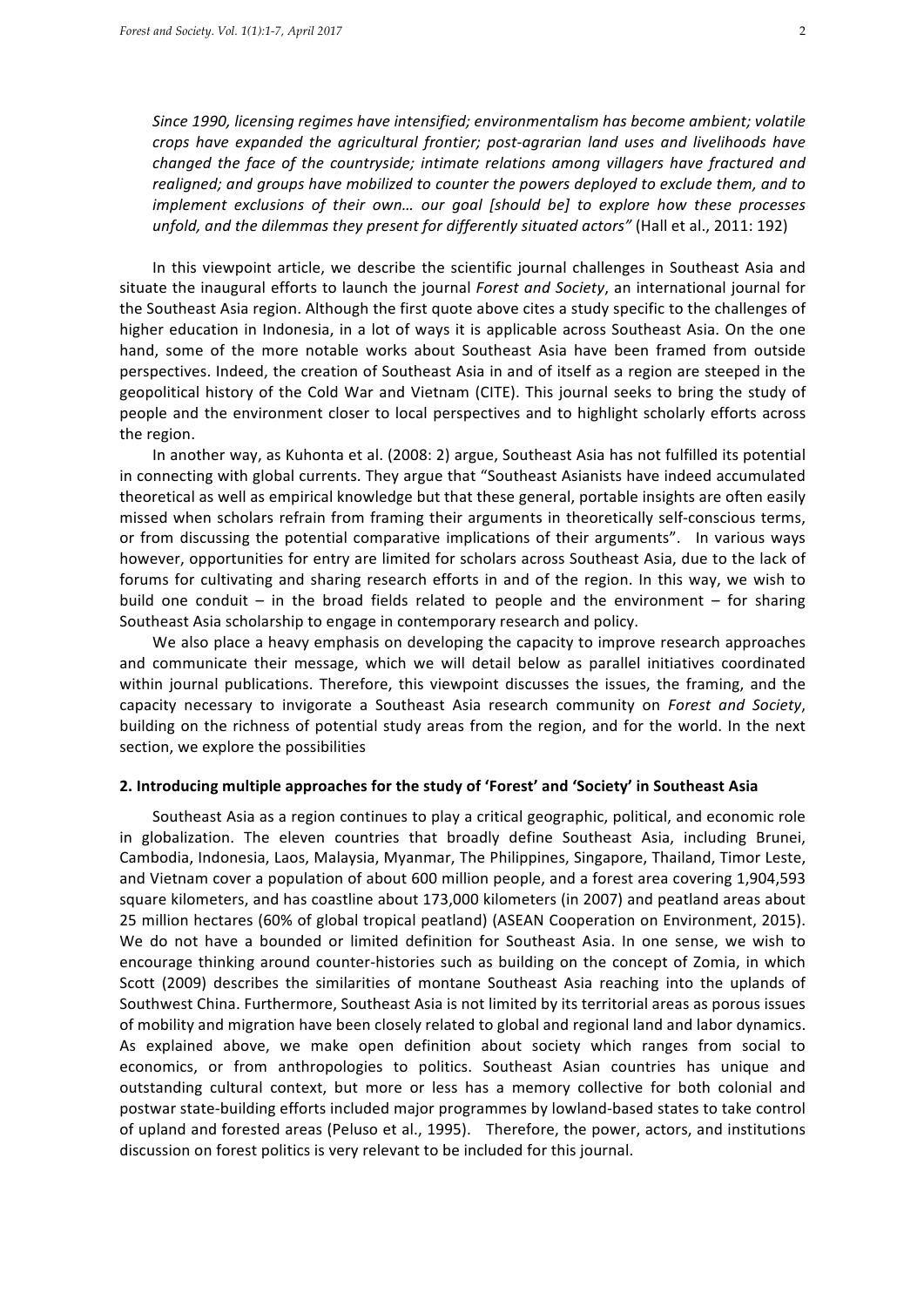In regards to land use, Hall et al.'s description above highlights the perplexing drivers and implications of change, emerging from what appear to be the friction of distant initiatives that interact in very localizing terms (Tsing, 2005). One recent example, highlights this convergence and complexity across forest and society. The dramatic fires and transboundary haze of 2015 have implicated the region geopolitically, connecting people in new ways: as actors between each other at a local level, as neighbors among states, and globally, especially through dramatic levels of greenhouse gas emissions attributed to burning. Wildland and peat fires in this manner highlight numerous ways to analyze such a complex issue, ranging from the political economic-drivers of land conversion, changing land management practices, human health concerns, threats to biodiversity conservation, to the way policies both serve to entrench, or help to overcome complex challenges. Fire and haze, albeit a prominent recent example, is just one apparent way to study the important changes taking place across the region.

Southeast Asia is rich in, and dependent on forest resources, both for local and national uses, as well as for the purposes of global trade (Boomgard, 2007; Peluso et al., 1995). For example, Indonesia and Malaysia share some 80 percent of the global tropical timber trade (Dudley et al. 2014), which has transitioned into the leading cultivation of one of the world's most prominent plantation cops: palm oil. Other commodity crop booms and mining resources also define trends taking place across Southeast Asia's landscapes. Meanwhile, local communities are also primary stewards of much of the region's diverse forest regions, even if they only have tenure to roughly 8% of these forests (RECOFTC, 2014).

From ancient times to industrialization forests have never held such an important role in human society. The forests themselves and the natural resources contained within them have vital functions, including environmental services and recreation, regulating the climate, providing habitat for endangered species, sustaining daily life of local people, as well as providing numerous economic opportunities. In a single area of forest, there may be claims by logging companies, customary forest users, community forestry groups, NGOs, state interests, and more. Actors are constantly re-negotiating their control over forest resources and relates with perceptions of power and the differing values about land by different actors.

Southeast Asia, with its many ethnicities, languages, and landscapes is perhaps the most diverse region in the world, which include numerous indigenous communities with various land management contexts. Poffenberger (2006) analyzed social forestry in several Southeast Asian countries and found a diverse range of contexts in which communities protect, manage, and restore forests across the region. He, like many scholars (e.g. Agrawal & Ostrom, 2001; Maryudi et al., 2012) believe that the community continues to have a critical role to play in sustainable forest management. These communities often help to preserve biodiversity and maintain hydrological functions, while also engaging with the land for subsistence and livelihoods. Nevertheless, rights among local community members remain limited under the legislative frameworks that govern the formal forest sector in most Southeast Asian nations. In this context, community forestry initiatives are always both pragmatically and substantially linked to varying global and regional forest regimes such as climate change mitigation, forest certification, and trans-boundary forest management (Sahide et al., 2015).

Such diversity of context enriches and boosts the recent scientific discourse that forest is not a monolithic theme. Indeed, research have generated a number of insights in the field of planning, economics, sociology, land use, anthropology, history, jurisprudence, psychology, and many others. Therefore, we necessarily keep the definition of forest and society broad in order to address numerous questions and cull from a broad range of insights, both theoretical and empirical. To what extent is there an international forestry regime and in what ways is it taking shape in Southeast Asia; and in return, to what extent has practices in Southeast Asia influenced this global regime? How are natural resource practices changing in ways that both indicate an expansion of plantation infrastructure, while also an increase in community based natural resource management programs? What are the implications of climate mitigation programing in the last decade for carbon sequestration and biodiversity conservation? What are the changing land relations occurring between people and are these new positions reshaping the landscape? What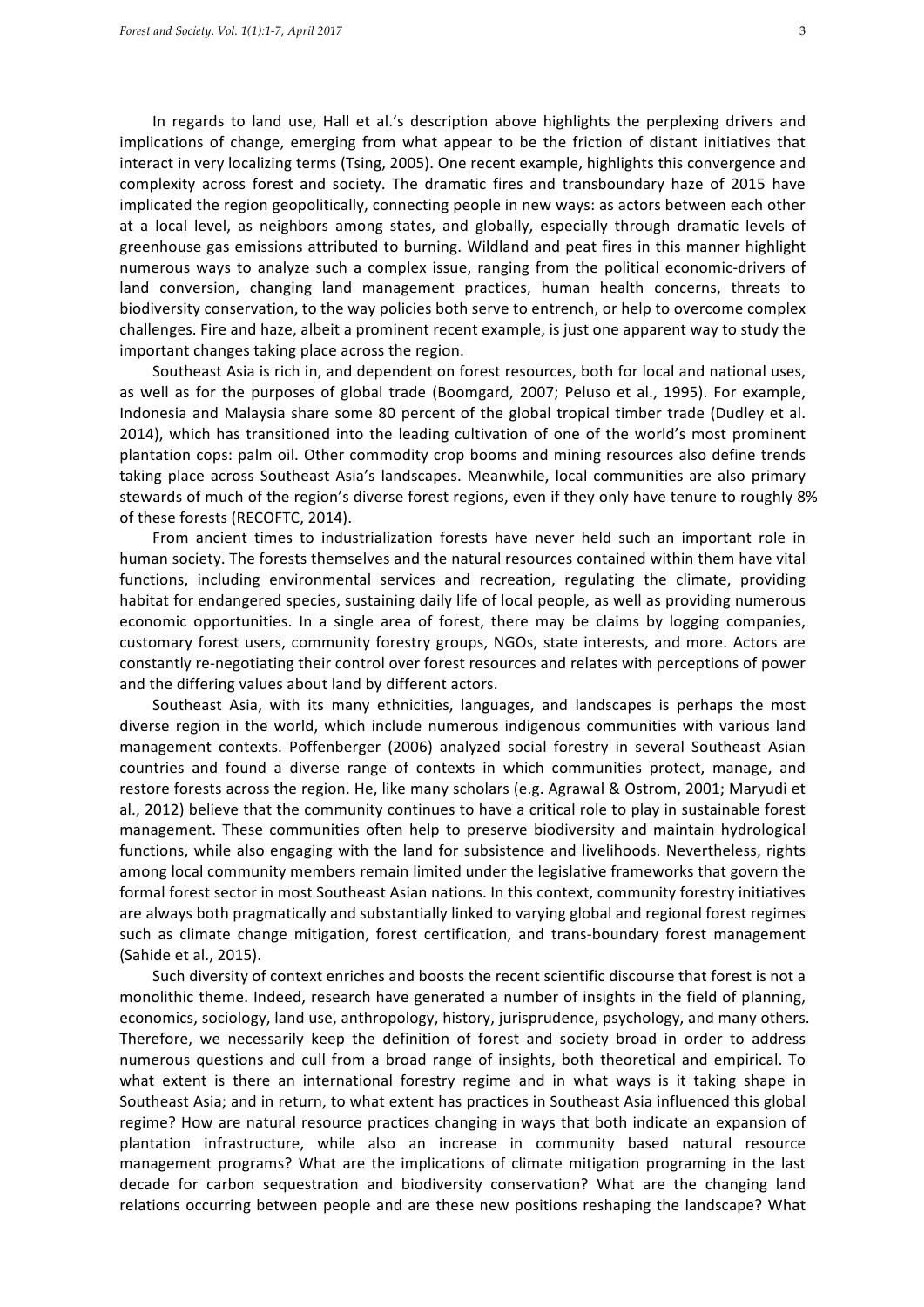are the drivers and effects of increasing violence over land access and exclusionary effects? In what ways are different forest ecologies changing, and what can we learn about current management approaches? These diverse yet closely inter-related questions therefore, highlight what we believe to be the organizing themes under the umbrella of *Forest and Society*, which allow for timely insights affecting the human-environment interface in a diverse region that we have much to learn from.

Society can also be seen in the connection between globalization and local narratives. Globalization has changed not only the way we reimagine the past and examine the present, but also how we think about the appropriate land-uses, conservation, and society for the future. Globalization also contributes to the international relations discourses of forest regimes and how they in turn interact with domestic policies and influence local institutions. The 'international and global forest regime' can be treated as if it were a unified-unitary actor, and can also be analyzed as national interests or domestic sovereignty. This is a rich area ripe for continued political analysis. Specifically, in the field of international forest-related cooperation discourses, the concept is useful for various approaches to empirical analyses (Giessen, 2013; Rayner et al., 2010). What scholars define as 'regimes' are fragmented across global and regional (e.g. ASEAN) levels. Essentially, an international regime can be demarcated as a "set of implicit or explicit principles, norms, rules and procedures around which actors' expectations converge in a given area of international relations" (Krasner, 1982; Giessen, 2013). Hence, the concept of a regime, regime complex surrounding forests is proposed as an emerging theoretical organizing framework, accounting for adjacent policy fields which partly regulate forest transformations as well.

Previous top down research and analytical frameworks have contributed to political science examining specific national political consequences such as the relevance of forest regimes (Sahide et al., 2015), as well as regimes that influence domestic interests (Singer and Giessen, 2017). This has in turn resulted in an unbalanced analysis, that too easily assumes there is an 'infiltration' of domestic policy by international 'pressures', when the opposite is also likely. In other words in several cases, domestic policy actors purposively employ international regimes to meet their objectives. Therefore, we see an important interplay and opportunities for engagement through differing and countervailing perspectives in ways that flip top-down to bottom up approachs, from local to international. We believe such bold new ways of convening research imperatives can provide unique contributions to political science, especially regarding emerging hollow policy contexts common across Southeast Asia. We also open the possibility that our findings could strengthen a new perspective around non-regimes, whereby numerous non-decisions are imposed to keep actors from benefiting from particular situations.

We encourage timely research that examines issues across disciplines, at multiple scales. By discipline we highlight forest and society explorations that range from political economy to law, ecology to history, and other within or beyond these unbounded categorizations. By scale, we hope to collect scholarship that range from the context of: Southeast Asia and its global implications; regional initiatives that examine multi-state comparisons or regional governing bodies like ASEAN; country-specific and national level studies; sub-national research; as well as, the deep village level histories and ethnographic work. In this way, we imagine a scholarly community to emerge around conversations that provide insight across different geographies, levels, and disciplines. In future issues, we will also be encouraging submissions that include timely topics, such as: "Disaster: Fires, Floods, Landslides, and More;" "The Social Forestry Turn in Southeast Asia: Community, Indigeneity, and Decentralization;" "The International Forestry Regime: A Regional-Global Dialectic;" "The New Shapes of Participatory Mapping: Re-negotiating Territoriality;" and other potential organizing headings.

#### **3. Building Capacity for Scholarship in the Region**

Rakhmani and Siregar's (2016) study about the poor state of higher education in Indonesia and the dearth of social science perspectives highlights a trend across the region. Other than a recent spur of investments in the past decade in Singapore, higher education in Southeast Asia has lagged amongst its peers such as the immediate geographic neighbors in East Asia and Australia. In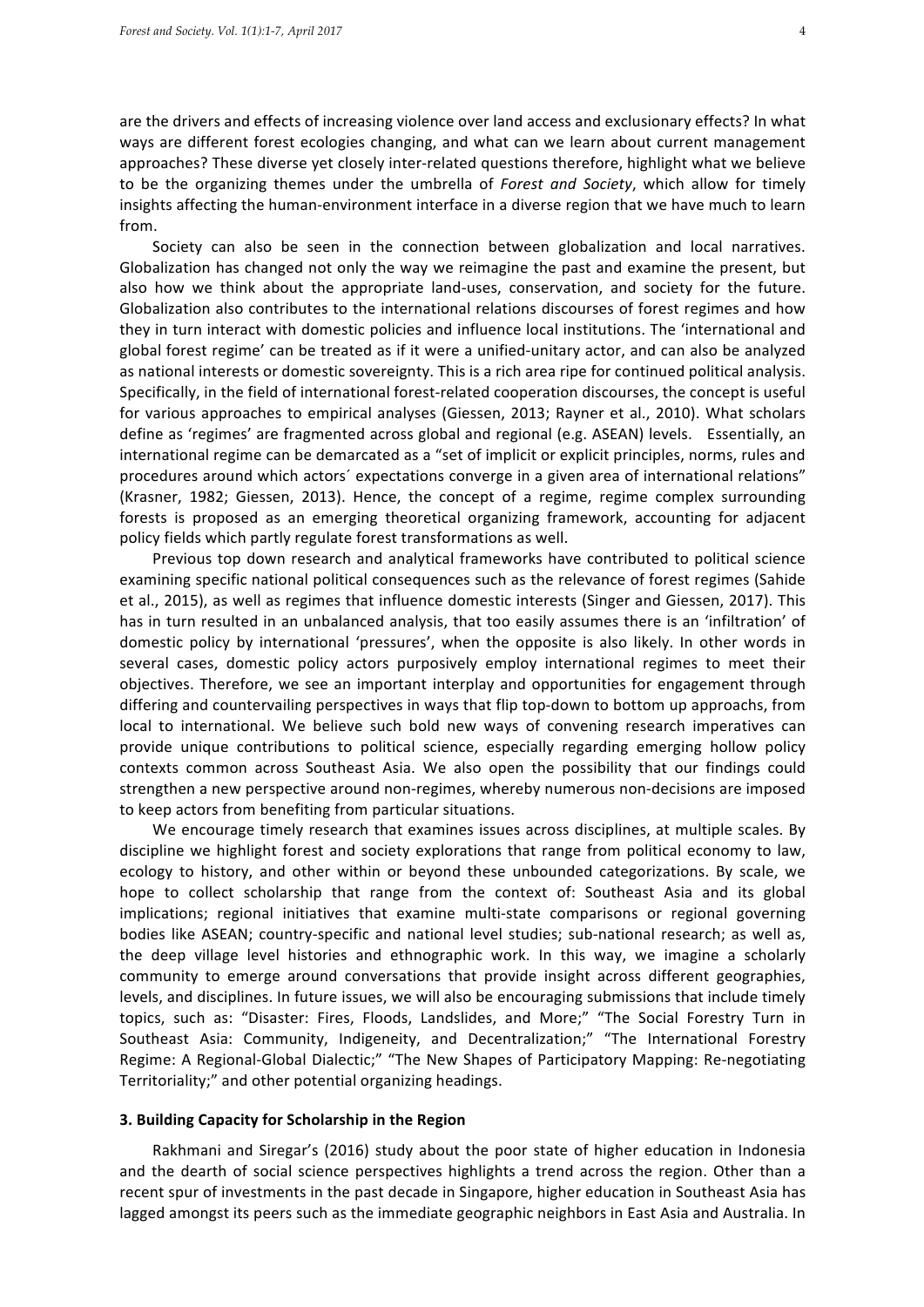Indonesia, for example, despite the large numbers of students and universities, higher education institutions have struggled to make any meaningful contribution in scientific publications. Weak English-writing skills is one of the causal factors for poor quality and quantity of scientific publications. Historical and institutional factors are a greater institutional barrier. About two thirds of Southeast Asian nations' educational institutions do not incentivize communicating or submitting research for journal publications, and furthermore, even when scholars would like to share their research, there is a lack of support services for them to do so.

These issues are certainly much larger than the efforts that a small journal as this one can address. However, even though we do not imagine that we can overcome some of the deeper structural barriers to higher education challenges in Southeast Asia, we do hope to present an avenue for publication and provide opportunities for capacity development. For example, for each journal publication we would like to incorporate a capacity building element. This includes areas such as: writing workshops, informational sessions on demystifying the publication process, improving research methods and approaches to research, seeking funding sources to do research, and expanding our pool of peer reviewers among up and coming researchers from the region. Our editorial team already spans much interest across broad institutional partners across the region and internationally.

#### **4. About this Inaugural Issue**

In this inaugural edition, we are pleased to present some exciting research that span a diverse set of geographic regions and intellectual approaches. We hope the backgrounds and audiences of future journal editions also follow the diversity included herein. In the first piece, Fisher et al. (2017) describes how the initial stage of Forest Management Units (FMU) in Indonesia are expected to play the role of conflict administrator amidst a complex and rapidly evolving policy and institutional framework. This paper is a timely survey and examination of the contentious policy efforts that seek to address growing tensions of conflict and violence in forestry governance in Indonesia. The subsequent article by Strasser (2017), shifts attention to the dramatic changes taking place in Myanmar. She analyzes the very complex corporate social responsibility (CSR) history and its contemporary deployments, connecting the numerous ways powerfull corporations interact with local communities. The third article by Anderson (2017), describes the contentious history of community poppy cultivation. Utilizing a political ecology lens he highlights the narratives that have affected vulnerable populations in Northwest Thailand over time. The fourth article by Empawi et al. (2017) look more specifically at one forest in Malaysia. They evaluate the time and productivity of forest harvesting operations at Matang mangrove forest and presenting a more classical economic valuation in a bounded site. The fifth and final article of the volume by Affandi et al. (2017) returns to Indonesia. They examine economic valuation of non-timber forest products and the role of communities practicing agroforestry that buffer Sibolangit park in North Sumatra. 

Across these numerous studies on national policies, new governance approaches, national parks, different ecological zones, commodity shifts and historical analysis, we have a great foundation for inaugurating the first publication of *Forest and Society*. We hope that our readers, contributors, reviewers, and supporters will get as much as we have during the editing process. Furthermore, we hope this can be an enriching intellectual process in future efforts to come.

## **Acknowledgments**

We greatly appreciate reviewers for their insightful and constructive comments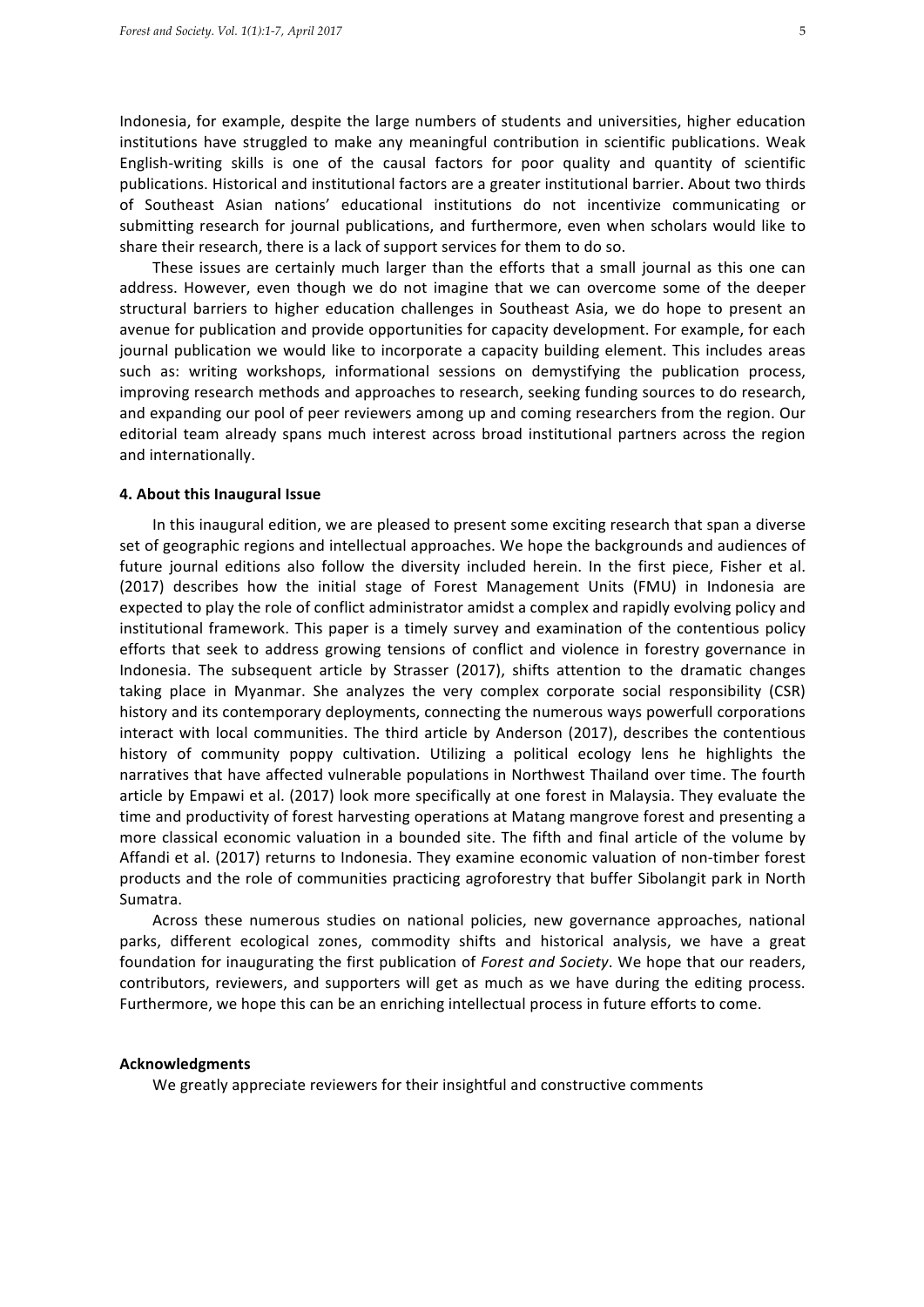### **References**

- Affandi, O., Zaitunah, A., Batubara, R. (2017). Potential Economic and Development Prospects of Non Timber Forest Products in Community Agroforestry Land Around Sibolangit Tourism Park. Forest and Society (1)1:68-77.
- Anderson, B. (2017). People, Land and Poppy: the Political Ecology of Opium and the Historical Impact of Alternative Development in Northwest Thailand. *Forest and Society* (1)1:48-59
- Agrawal, A., & Ostrom, E. (2001). Collective action, property rights, and decentralization in resource use in India and Nepal. *Politics & Society*, 29(4), 485-514.
- ASEAN Cooperation on Environment. (2015). Overview of ASEAN Cooperation on Environment. Retrieved from http://environment.asean.org/about-us-2/ at 26.04.2016
- Boomgaard, P. (2007). Southeast Asia: An Environmental History. Abc-clio.
- Dudley, N., Jeanrenaud, J. P., & Sullivan, F. (2014). *Bad harvest: The timber trade and the degradation of global forests*. Routledge.
- Empawi, A., Gandaseca, S., Nyangon, L., Pazi, A.M.M. (2017). Productivity and Cost Analysis of Forest Harvesting Operation in Matang Mangrove Forest, Perak, Malaysia. Forest and *Society* (1)1:60-67.
- Giessen L. 2013. Reviewing the Main Characteristics of the International Foret Regime Complex and Partial Explanation for its Fragmentation. International Forestry Review 15(1):60-70.
- Fisher, L.A., Kim, Y.S., Latifah, S., Mukarom, M., (2017). Managing Forest Conflicts: Perspectives of Indonesia's Forest Management Unit Directors. Forest and Society (1)1:8-26.
- Hall, D., Hirsch, P., & Li, T. M. (2011). *Powers of Exclusion: Land Dilemmas in Southeast Asia.* Honolulu: University of Hawai'i Press.
- Kuhonta, E. M., Slater, D., & Vu, T. (Eds.). (2008). Southeast Asia in political science: theory, region, and qualitative analysis (Vol. 56). Stanford, CA: Stanford University Press.
- Krasner S.D. (1982). Structural Causes and Regime Consequences: Regimes as Intervening Variables. *International Organization 36*(2): 185-205.
- Maryudi, A., Devkota, R. R., Schusser, C., Yufanyi, C., Salla, M., Aurenhammer, H., ... & Krott, M. (2012). Back to basics: considerations in evaluating the outcomes of community forestry. *Forest Policy and Economics, 14(1), 1-5.*
- Peluso, N. L., Vandergeest, P., & Potter, L. (1995). Social aspects of forestry in Southeast Asia: a review of postwar trends in the scholarly literature. Journal of Southeast Asian Studies, *26*(01), 196-218.
- Poffenberger, M. (2006). People in the forest: community forestry experiences from Southeast Asia. *International Journal of Environment and Sustainable Development*,  $5(1)$ , 57-69.
- Rakhmani, I., & Siregar, F. (2016). *Reforming Research in Indonesia: policies and practice* (No. 92). GDN Working Paper.
- Rayner, J., Humphreys, D., Perron Welch, Frederic, Prabhu, Ravi, Verkooijen, P., 2010. Introduction. In: Rayner, J., Buck, A., Katila, P. (Eds.), *Embracing Complexity: Meeting the Challenges of* International Forest Governance.vol.28.IUFRO World Series, Vienna, pp. 9-18.
- RECOFTC (2014). *Current status of social forestry in climate change mitigation and adaptation in the ASEAN region: Situational analysis 2013. Bangkok, RECOFTC* – *The Center for People and Forests*
- Sahide, M. A. K., Nurrochmat, D. R., & Giessen, L. (2015). The regime complex for tropical rainforest transformation: Analysing the relevance of multiple global and regional land use regimes in Indonesia. *Land Use Policy*, 47, 408-425.
- Scott, J. C. (2009). The Art of Not Being Governed: An Anarchist History of Upland Southeast Asia. Yale University Press.
- Singer, B., & Giessen, L. (2017). Towards a donut regime? Domestic actors, climatization, and the hollowing-out of the international forests regime in the Anthropocene. *Forest Policy and Economics*.
- Strasser., H. (2017). Corporate Spheres of Responsibility: Architects, Cowboys, and Eco-Warriors in Myanmar's Oil & Gas Industry. Forest and Society (1)1:27-47.